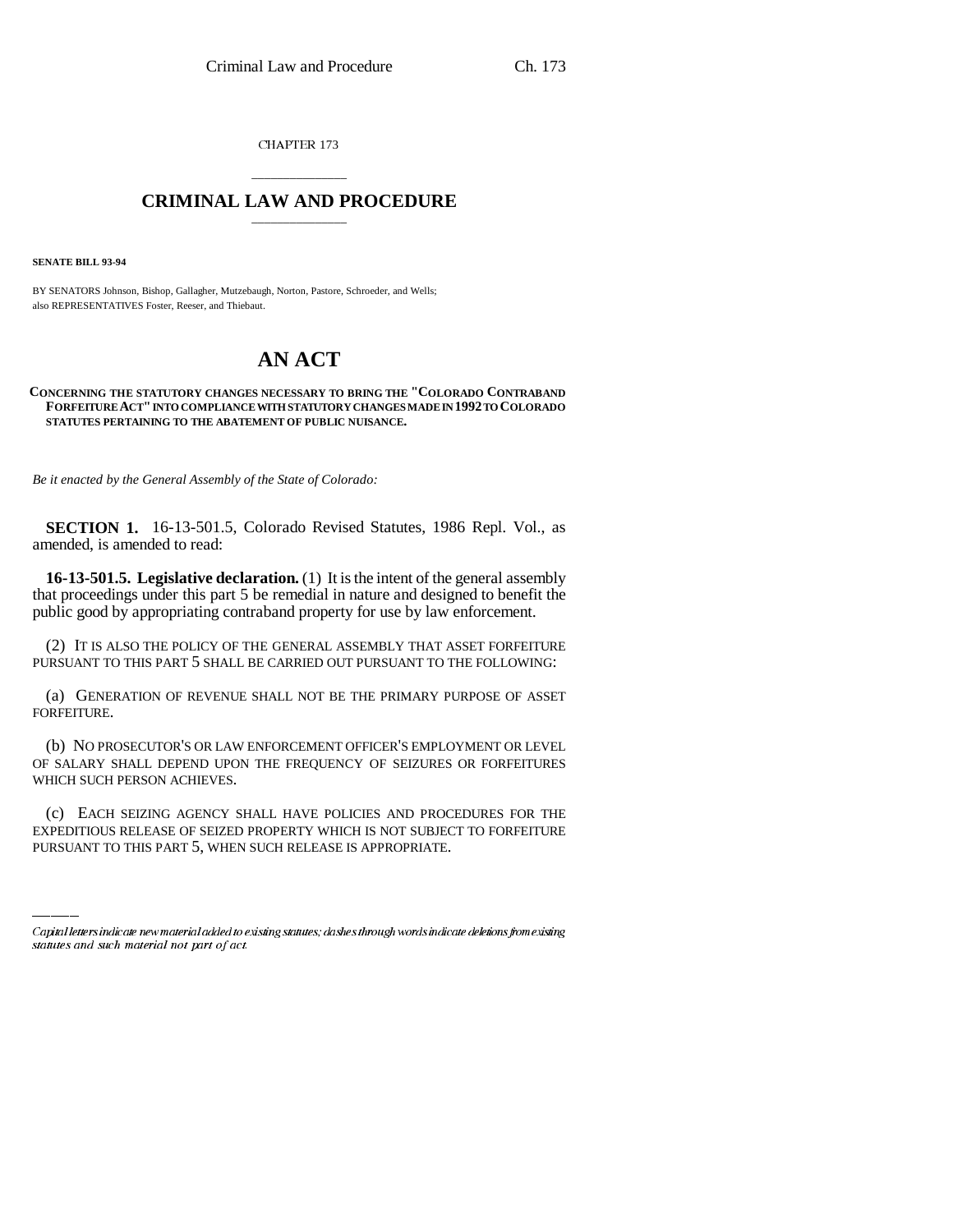#### Ch. 173 Criminal Law and Procedure

(d) EACH SEIZING AGENCY RETAINING FORFEITED PROPERTY FOR OFFICIAL LAW ENFORCEMENT USE SHALL ENSURE THAT THE PROPERTY IS SUBJECT TO CONTROLS CONSISTENT WITH CONTROLS WHICH ARE APPLICABLE TO PROPERTY ACQUIRED THROUGH THE NORMAL APPROPRIATIONS PROCESS.

(e) EACH SEIZING AGENCY WHICH RECEIVES FORFEITURE PROCEEDS SHALL CONFORM WITH REPORTING, AUDIT, AND DISPOSITION PROCEDURES ENUMERATED IN THIS ARTICLE.

(f) EACH SEIZING AGENCY SHALL PROHIBIT ITS EMPLOYEES FROM PURCHASING FORFEITED PROPERTY.

**SECTION 2.** 16-13-504 (2) and (3), Colorado Revised Statutes, 1986 Repl. Vol., as amended, are amended, and the said 16-13-504 is further amended BY THE ADDITION OF THE FOLLOWING NEW SUBSECTIONS, to read:

**16-13-504. Forfeiture of vehicle, fixtures and contents of building, personal property, or contraband article - exceptions.** (2) It shall be an affirmative defense in a forfeiture proceeding brought pursuant to this part 5 if the owner of such property establishes by a preponderance of the evidence:

(a) (I) That the property had been taken from him and used without his consent, express or implied; or

(II) That he was uninvolved in the acts listed in section 16-13-503 and neither knew nor reasonably should have known of those acts; and

(b) That he had done all that reasonably should have been done to prevent the use of the property in connection with said acts. (a) IN ANY ACTION SEEKING FORFEITURE OF PROPERTY PURSUANT TO THIS PART 5, ANY PERSON, INCLUDING A LIENHOLDER, WHO SEEKS TO CONTEST THE FORFEITURE SHALL ESTABLISH SUCH PERSON'S STANDING AS A TRUE OWNER OF THE PROPERTY OR A PERSON WITH AN INTEREST IN THE PROPERTY.

(b) THE FACTORS TO BE CONSIDERED BY THE COURT IN DECIDING WHETHER A PERSON IS A TRUE OWNER, AS DESCRIBED IN PARAGRAPH (a) OF THIS SUBSECTION (2), SHALL INCLUDE, BUT SHALL NOT BE LIMITED TO, THE FOLLOWING:

(I) WHETHER THE PERSON WAS THE PRIMARY USER OR POSSESSOR OF THE PROPERTY;

(II) WHETHER THE PROPERTY IS TITLED IN THE PERSON, UNLESS THE PROPERTY WAS TITLED IN OR CONVEYED TO THE PERSON IN ORDER TO AVOID A FORFEITURE;

(III) HOW MUCH OF THE CONSIDERATION PAID FOR THE PURCHASE OF THE PROPERTY, OR AN INTEREST IN SUCH PROPERTY, WAS FURNISHED BY THE PERSON;

(IV) WHETHER THE LIEN OR INTEREST OF A LIENHOLDER WAS PERFECTED IN THE MANNER PRESCRIBED BY LAW PRIOR TO THE SEIZURE OF THE PROPERTY.

(c) THE COURT SHALL CONSIDER THE TOTALITY OF THE CIRCUMSTANCES IN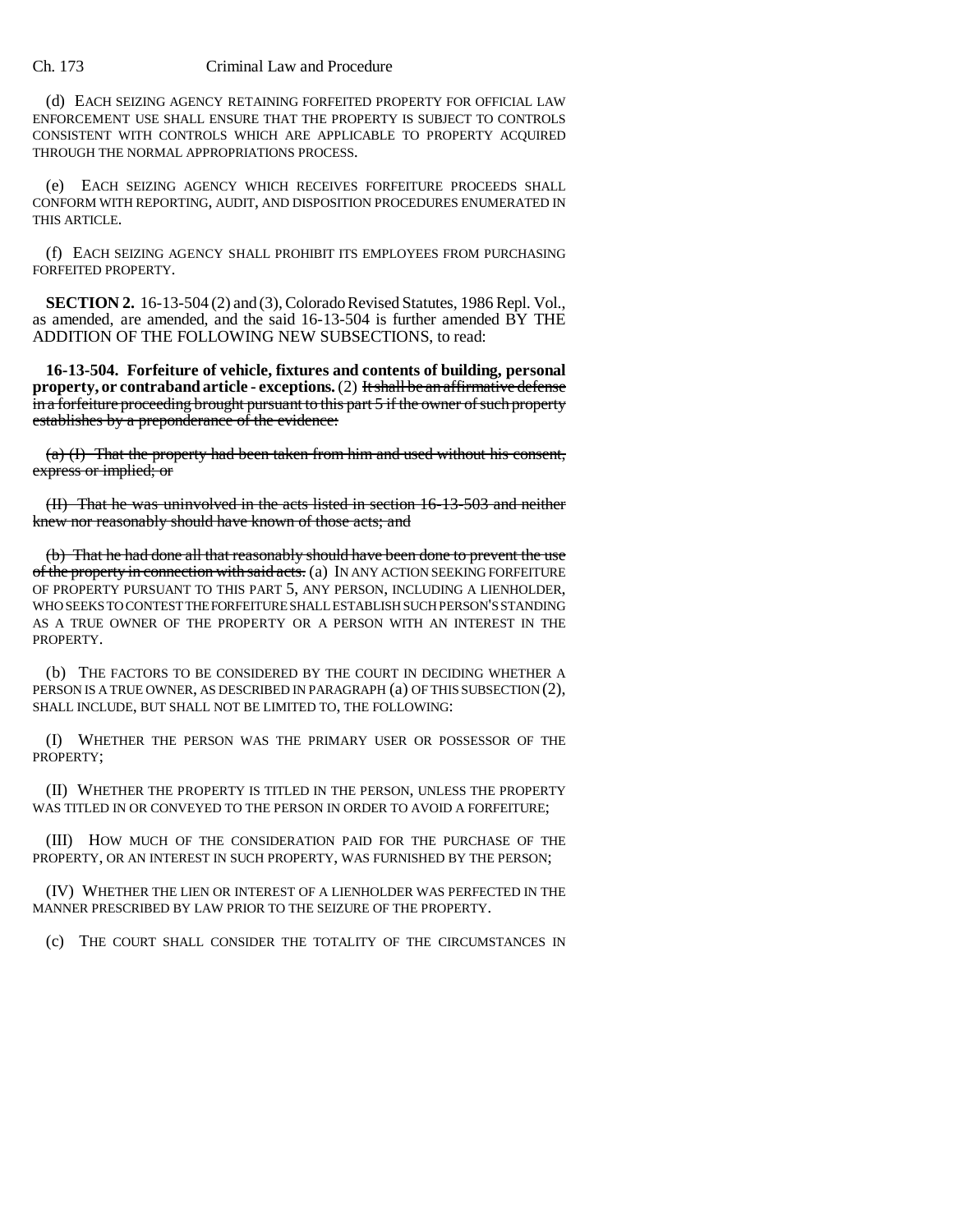DETERMINING WHETHER A PERSON IS A TRUE OWNER, BUT IT IS NOT NECESSARY THAT A PERSON CONTESTING THE FORFEITURE ESTABLISH ALL OF THE FACTORS ENUMERATED IN PARAGRAPH (b) OF THIS SUBSECTION (2) IN ORDER FOR THE COURT TO FIND THAT THE PERSON IS A TRUE OWNER.

(2.1) (a) IN ANY ACTION TO FORFEIT PROPERTY PURSUANT TO THIS PART 5, THE PLAINTIFF, IN ADDITION TO ANY OTHER MATTER WHICH MUST BE PROVEN IN THE PLAINTIFF'S CASE IN CHIEF, SHALL PROVE BY A PREPONDERANCE OF THE EVIDENCE THAT POSSESSION OF THE PROPERTY IS UNLAWFUL, OR THAT THE OWNER OF THE PROPERTY OR INTEREST THEREIN WAS INVOLVED IN OR KNEW OF THE SUBJECT ACT.

(b) AS USED IN PARAGRAPH (a) OF THIS SUBSECTION (2.1), AN OWNER WAS "INVOLVED IN OR KNEW OF THE SUBJECT ACT" IF IT IS ESTABLISHED THAT:

(I) THE OWNER WAS INVOLVED IN THE SUBJECT ACT; OR

(II) THE OWNER KNEW OR REASONABLY SHOULD HAVE KNOWN OF THE SUBJECT ACT.

(2.2) IT SHALL BE AN AFFIRMATIVE DEFENSE THAT, AND THE PROPERTY OF A PERSON WHO WAS NOT INVOLVED IN THE SUBJECT ACT OR ACTS SHALL NOT BE FORFEITED IF, THE PERSON ESTABLISHES BY A PREPONDERANCE OF THE EVIDENCE THAT THE PERSON TOOK ALL REASONABLE STEPS TO ABATE THE SUBJECT ACT AND TOOK ALL REASONABLE STEPS TO PREVENT THE PROPERTY FROM BECOMING INVOLVED IN THE SUBJECT ACT AND SUBJECT TO BEING FORFEITED PURSUANT TO THIS PART 5.

(2.3) THE PROSECUTING ATTORNEY SHALL SET FORTH IN THE PETITION INITIATING THE FORFEITURE ACTION PURSUANT TO THIS PART 5 THE EXISTENCE OF ANY LIENS AND WHETHER FORFEITURE OF ANY LIENS WILL BE SOUGHT. IF FORFEITURE OF A LIEN IS NOT SOUGHT, THE LIENHOLDER DOES NOT NEED TO APPEAR TO PRESERVE ANY INTEREST IN THE PROPERTY WHICH IS THE SUBJECT OF THE FORFEITURE ACTION WHICH SUCH LIENHOLDER MAY POSSESS.

(3) No bona fide lienholder's interest shall be forfeited under the provisions of this part 5 if such lienholder establishes that he neither knew nor should have known after a reasonable inquiry that such property was being used or was likely to be used for any act specified in section 16-13-503, that such use was without his consent, express or implied, and that the lien had been perfected in the manner prescribed by law prior to such seizure. The prosecuting attorney shall set forth in the petition initiating the forfeiture action the existence of any liens and whether forfeiture of any liens will be sought. If forfeiture of a lien is not sought, the lienholder need not appear to preserve his interest. If it appears to the satisfaction of the court that a lienholder's interest satisfies the above requirements for exemption, such lienholder's interest shall be preserved by the court by ordering the lienholder's interest to be paid by the seizing agency or from such proceeds of the sale as provided in section 16-13-506.

**SECTION 3.** 16-13-505 (2), (3), (5), (7), (8), and (10), Colorado Revised Statutes, 1986 Repl. Vol., as amended, are amended to read:

**16-13-505. Forfeiture proceedings.** (2) (a) The prosecuting attorney shall file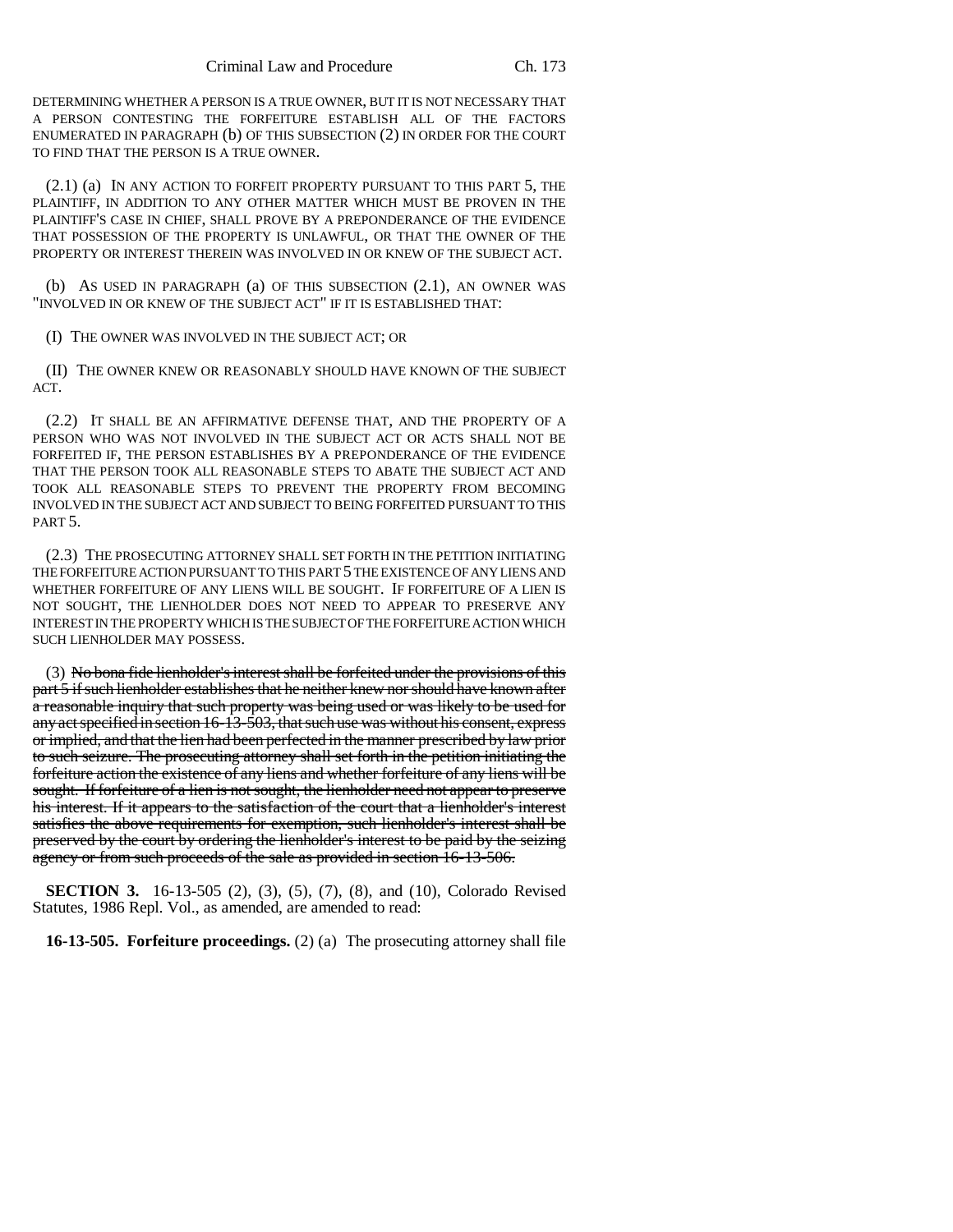### Ch. 173 Criminal Law and Procedure

a petition in forfeiture to perfect title in seized contraband property no later than sixty days after the seizure. THE PROSECUTING ATTORNEY MAY FILE THE PETITION AFTER THE EXPIRATION OF SIXTY DAYS FROM THE DATE OF SEIZURE ONLY IF THE PETITION IS ACCOMPANIED BY A WRITTEN STATEMENT OF GOOD CAUSE FOR THE LATE FILING. THE SIXTY-DAY TIME LIMITATION ESTABLISHED BY THIS PARAGRAPH (a) SHALL NOT APPLY WHERE THE SEIZURE OF THE PROPERTY OCCURRED PURSUANT TO A WARRANT AUTHORIZING SUCH SEIZURE OR OTHERWISE UNDER ANY STATUTE OR RULE OF CRIMINAL PROCEDURE, IF THE PROPERTY IS HELD AS EVIDENCE IN A PENDING CRIMINAL INVESTIGATION OR IN A PENDING CRIMINAL CASE. The petition shall be accompanied by a supporting affidavit, and both shall describe the property seized with reasonable particularity and shall include a list of witnesses to be called in support of the claim for forfeiture, including the addresses and telephone numbers thereof.

(b) If the court finds from the petition and supporting affidavit that probable cause exists to believe that the seized property is contraband property as defined in this part 5, it shall, without delay, issue a citation directed to interested parties to show cause why the property should not be forfeited. The citation shall fix the date and time for a first appearance on the petition. The date fixed shall be no less than thirty days and no more than sixty days from the date of the issuance of the citation.

(c) At the first appearance on the petition, the court shall set a date and time for a hearing on the merits of the petition within forty-five days of the first appearance.

(d) The only responsive pleading shall be designated a response to petition and citation to show cause and shall be filed with the court at or before the first appearance on the petition and shall include:

(I) A statement admitting or denying the averments of the petition;

(II) A statement setting forth with particularity why the seized property should not be forfeited. The statement shall include specific factual and legal grounds supporting it and any affirmative defense to forfeiture as provided in this part 5.

(III) A list of witnesses whom the respondent intends to call at the hearing on the merits, including the addresses and telephone numbers thereof; and

(IV) A verified statement, supported by documentation, of the ownership interest of THAT the claimant IS THE TRUE OWNER OF THE PROPERTY OR AN INTEREST THEREIN.

(e) No claim for relief against the plaintiff shall be set forth in the response, except a request for return of the seized property.

- (3) The citation specified in paragraph (b) of subsection (2) of this section shall:
- (a) Describe the property;
- (b) State the county, place, and date of seizure;
- (c) State the name of the agency holding the seized property;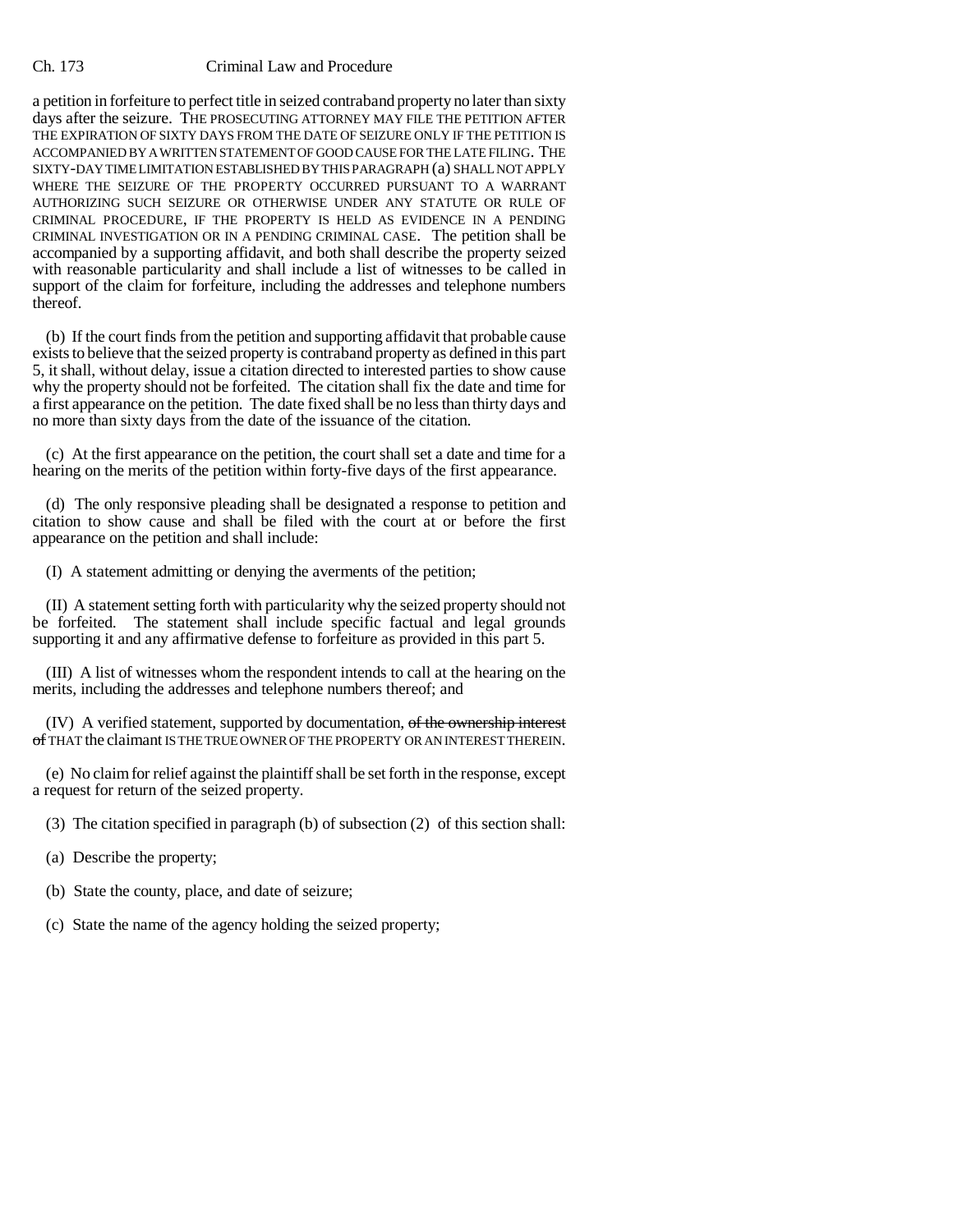(d) State the date and time of the first appearance and the court in which it will be held; and

(e) State that judgment in favor of the plaintiff shall enter forthwith against any party who fails to file a response pursuant to paragraph (d) of subsection (2) of this section or who fails to appear personally or by counsel at the first appearance before the court; AND

(f) ADVISE THE DEFENDANT OF THE RIGHT TO CONTINUE THE ACTION UNDER THE CIRCUMSTANCES STATED IN SUBSECTION (5) OF THIS SECTION.

 $(5)$  No Continuance of the hearing on the merits shall be granted except upon stipulation of the parties or upon good cause shown. Good cause shall not include the fact of pending criminal charges arising out of the same transaction alleged in the petition nor any AND THAT THERE EXISTS A privilege AGAINST SELF-INCRIMINATION UNDER THE CONSTITUTION OF THE UNITED STATES OR THE CONSTITUTION OF THE STATE OF COLORADO associated with said SUCH charges; EXCEPT THAT THIS SUBSECTION (5) SHALL NOT BE CONSTRUED TO ALLOW THE CLAIMANT A BASIS FOR FAILING TO FILE A RESPONSE TO THE PETITION IN THE MANNER REQUIRED BY PARAGRAPH (d) OF SUBSECTION (2) OF THIS SECTION. Stipulations for continuance shall not be effective unless and until approved by the court. ANY CONTINUANCE GRANTED DUE TO PENDING CRIMINAL CHARGES SHALL EXTEND UNTIL RESOLUTION OF SUCH CRIMINAL CHARGES BUT SHALL NOT EXTEND TO THE TIME PERIOD OF AN APPEAL OF A CONVICTION FOR SUCH CRIMINAL CHARGES. AT THE TIME THE COURT GRANTS A CONTINUANCE BECAUSE OF PENDING CRIMINAL CHARGES, THE COURT SHALL SET A NEW DATE FOR TRIAL OF THE ACTION. ANY DEFENDANT WHO IS GRANTED A CONTINUANCE OF A TRIAL PURSUANT TO THIS PART 5 BECAUSE OF PENDING CRIMINAL CHARGES, WHO DELAYS THE RESOLUTION OF THE PENDING CRIMINAL CASE BY DISOBEYING AN ORDER OF THE COURT TO APPEAR AT A PROCEEDING IN THE CRIMINAL CASE FOR WHICH THE CONTINUANCE OF THE CONTRABAND FORFEITURE ACTION WAS GRANTED, SHALL BE DENIED ANY ADDITIONAL CONTINUANCE IF THE DELAY CAUSED IN THE CRIMINAL CASE WAS OF SUCH DURATION THAT IT PREVENTED THE CRIMINAL CASE FROM BEING RESOLVED PRIOR TO THE TRIAL OF THE CONTRABAND FORFEITURE ACTION; EXCEPT THAT AN ADDITIONAL CONTINUANCE MAY BE GRANTED IF THE DEFENDANT ESTABLISHES, AND THE COURT FINDS, THAT THE DELAY WAS DUE TO UNAVOIDABLE CIRCUMSTANCES OR DUE TO ANY OTHER REASON WHICH IS SHOWN TO BE GOOD CAUSE.

(7) If the seized property is of a type for which title or registration is required by law, or if the owner of the property and his address are known in fact, or if the seized property is subject to a perfected security interest, the prosecuting attorney shall give notice of the forfeiture action to the claimant, either by personal service of the petition, supporting affidavit, and citation upon him or by sending copies of such documents by certified mail, return receipt requested, to the last-known address of such claimant. If the documents are properly mailed to an address which the prosecutor has reasonable grounds to believe is the last-known address of the potential claimant, said documents shall be deemed served whether or not the claimant responds to the notice to claim them at the post office. Unknown persons who may claim any interest in the property, persons whose addresses are unknown, and persons upon whom the prosecutor has been unable to effect service as otherwise provided in this subsection (7) despite diligent good faith efforts may be served